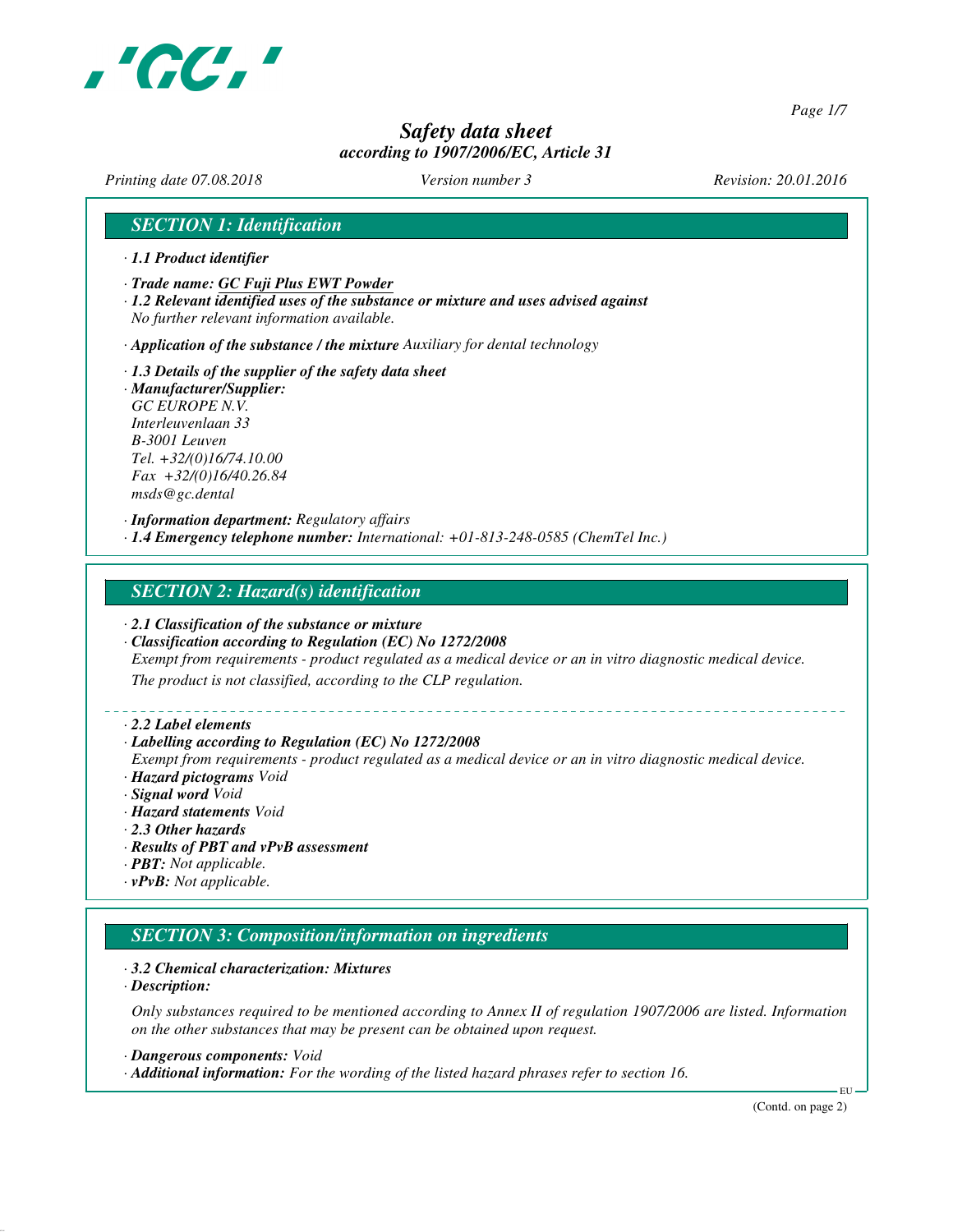*Printing date 07.08.2018 Version number 3 Revision: 20.01.2016*

## *Trade name: GC Fuji Plus EWT Powder*

(Contd. of page 1)

## *SECTION 4: First-aid measures*

- *· 4.1 Description of first aid measures*
- *· General information:*

*No special measures required.*

- *If symptoms persist consult doctor.*
- *· After inhalation: Take affected persons into fresh air and keep quiet.*
- *· After skin contact: Immediately rinse with water.*
- *· After eye contact:*

*Rinse opened eye for several minutes under running water. If symptoms persist, consult a doctor. · After swallowing:*

- *Rinse out mouth and then drink plenty of water.*
- *If symptoms persist consult doctor.*
- *· 4.2 Most important symptoms and effects, both acute and delayed No further relevant information available.*
- *· 4.3 Indication of any immediate medical attention and special treatment needed*

*No further relevant information available.*

# *SECTION 5: Fire-fighting measures*

- *· 5.1 Extinguishing media*
- *· Suitable extinguishing agents:*
- *CO2, extinguishing powder or water spray. Fight larger fires with water spray or alcohol resistant foam. Use fire fighting measures that suit the environment.*
- *· For safety reasons unsuitable extinguishing agents: Water with full jet*
- *· 5.2 Special hazards arising from the substance or mixture*
- *Formation of toxic gases is possible during heating or in case of fire.*
- *· 5.3 Advice for firefighters*
- *· Protective equipment: Wear self-contained respiratory protective device.*
- *· Additional information*

*Dispose of fire debris and contaminated fire fighting water in accordance with official regulations.*

# *SECTION 6: Accidental release measures*

*· 6.1 Personal precautions, protective equipment and emergency procedures Remove persons from danger area.*

*· 6.2 Environmental precautions:*

*Do not allow product to reach sewage system or any water course.*

*Inform respective authorities in case of seepage into water course or sewage system.*

*Do not allow to penetrate the ground/soil.*

*In case of seepage into the ground inform responsible authorities.*

*· 6.3 Methods and material for containment and cleaning up:*

- *Pick up mechanically. Dispose of the collected material according to regulations.*
- *· 6.4 Reference to other sections See Section 7 for information on safe handling. See Section 8 for information on personal protection equipment. See Section 13 for disposal information.*

(Contd. on page 3)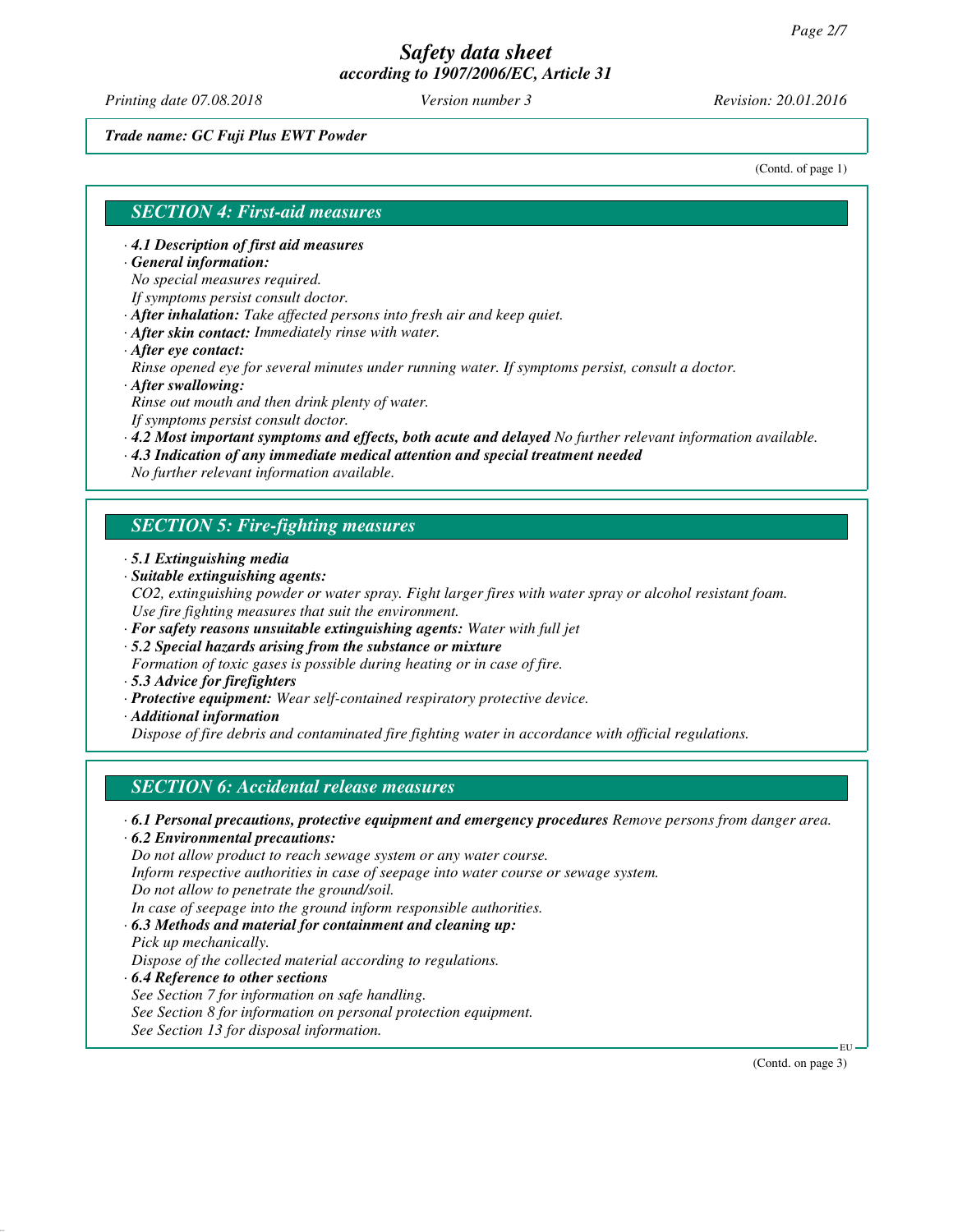*Printing date 07.08.2018 Version number 3 Revision: 20.01.2016*

## *Trade name: GC Fuji Plus EWT Powder*

(Contd. of page 2)

# *SECTION 7: Handling and storage*

- *· 7.1 Precautions for safe handling Prevent formation of dust. Any deposit of dust which cannot be avoided must be regularly removed.*
- *· Information about protection against explosions and fires: Dust can combine with air to form an explosive mixture.*
- *· 7.2 Conditions for safe storage, including any incompatibilities*
- *· Storage:*

*· Requirements to be met by storerooms and receptacles: Store only in unopened original receptacles.*

- *· Information about storage in one common storage facility: Store away from foodstuffs.*
- *· Further information about storage conditions: None.*
- *· 7.3 Specific end use(s) No further relevant information available.*

## *SECTION 8: Exposure controls/personal protection*

*· Additional information about design of technical systems: No further data; see item 7.*

- *· 8.1 Control parameters*
- *· Components with limit values that require monitoring at the workplace:*
- *The product does not contain any relevant quantities of materials with critical values that have to be monitored at the workplace.*

*· Additional information: The lists that were valid during the creation were used as basis.*

- *· 8.2 Exposure controls*
- *· Personal protective equipment:*
- *· General protective and hygienic measures:*

*The usual precautionary measures for handling chemicals should be followed. Do not inhale dust / smoke / mist.*

*Wash hands before breaks and at the end of work.*

- *· Breathing equipment: Suitable respiratory protective device recommended.*
- *· Protection of hands: Protective gloves*
- *· Material of gloves*

*The selection of the suitable gloves does not only depend on the material, but also on further marks of quality and varies from manufacturer to manufacturer. As the product is a preparation of several substances, the resistance of the glove material can not be calculated in advance and has therefore to be checked prior to the application.*

*· Penetration time of glove material*

*The exact break through time has to be found out by the manufacturer of the protective gloves and has to be observed.*

*· Eye protection: Safety glasses*

# *SECTION 9: Physical and chemical properties*

- *· 9.1 Information on basic physical and chemical properties*
- *· General Information*

| $\cdot$ Appearance: |                        |
|---------------------|------------------------|
| Form:               | Powder                 |
| Color:              | White                  |
| $\cdot$ Odor:       | <i><b>Odorless</b></i> |
| ⋅ Odor threshold:   | Not determined.        |

(Contd. on page 4)

EU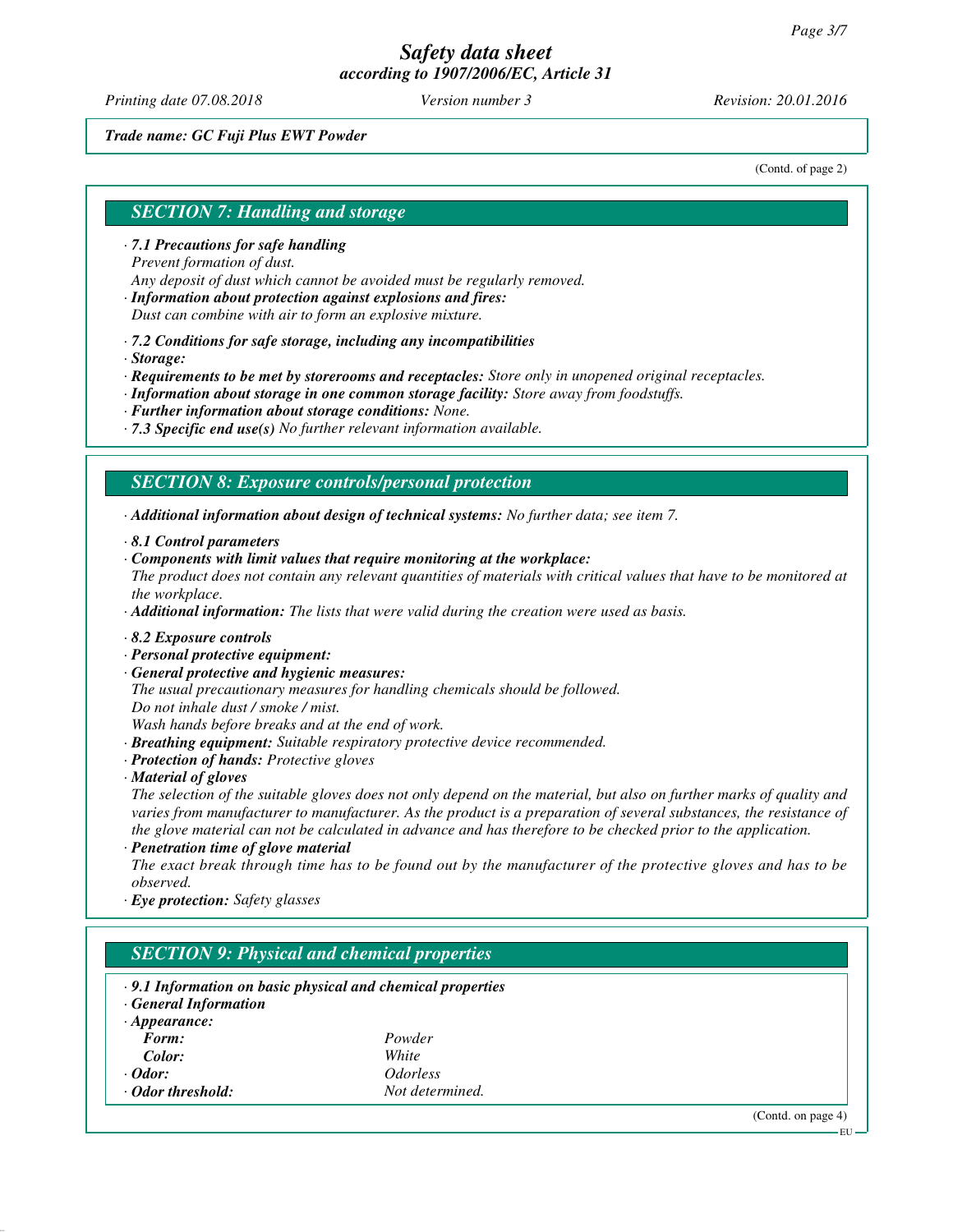*Printing date 07.08.2018 Version number 3 Revision: 20.01.2016*

## *Trade name: GC Fuji Plus EWT Powder*

|                                                            |                                               | (Contd. of page 3) |
|------------------------------------------------------------|-----------------------------------------------|--------------------|
| $\cdot$ pH-value:                                          | Not applicable.                               |                    |
| Change in condition                                        |                                               |                    |
| <b>Melting point/Melting range:</b>                        | Undetermined.                                 |                    |
| <b>Boiling point/Boiling range:</b>                        | Undetermined.                                 |                    |
| · Flash point:                                             | Not applicable.                               |                    |
| · Flammability (solid, gaseous):                           | Not determined.                               |                    |
| · Ignition temperature:                                    | Undetermined.                                 |                    |
| · Decomposition temperature:                               | Not determined.                               |                    |
| · Auto igniting:                                           | Product is not selfigniting.                  |                    |
| · Danger of explosion:                                     | Product does not present an explosion hazard. |                    |
| · Explosion limits:                                        |                                               |                    |
| Lower:                                                     | Not determined.                               |                    |
| <b>Upper:</b>                                              | Not determined.                               |                    |
| · Vapor pressure:                                          | Not applicable.                               |                    |
| $\cdot$ Density:                                           | Not determined.                               |                    |
| $\cdot$ Relative density                                   | Not determined.                               |                    |
| · Vapor density                                            | Not applicable.                               |                    |
| $\cdot$ Evaporation rate                                   | Not applicable.                               |                    |
| · Solubility in / Miscibility with                         |                                               |                    |
| Water:                                                     | <i>Insoluble.</i>                             |                    |
| · Partition coefficient (n-octanol/water): Not determined. |                                               |                    |
| · Viscosity:                                               |                                               |                    |
| Dynamic:                                                   | Not applicable.                               |                    |
| Kinematic:                                                 | Not applicable.                               |                    |
| · Solvent content:                                         |                                               |                    |
| Organic solvents:                                          | $0.0\%$                                       |                    |
| .9.2 Other information                                     | No further relevant information available.    |                    |

# *SECTION 10: Stability and reactivity*

*· 10.1 Reactivity No further relevant information available.*

*· 10.2 Chemical stability*

- *· Thermal decomposition / conditions to be avoided: No decomposition if used according to specifications.*
- *· 10.3 Possibility of hazardous reactions No dangerous reactions known.*
- *· 10.4 Conditions to avoid No further relevant information available.*
- *· 10.5 Incompatible materials: No further relevant information available.*
- *· 10.6 Hazardous decomposition products: No dangerous decomposition products known.*

# *SECTION 11: Toxicological information*

*· 11.1 Information on toxicological effects*

*· Acute toxicity: Based on available data, the classification criteria are not met.*

*· LD/LC50 values that are relevant for classification: No further relevant information available.*

(Contd. on page 5)

EU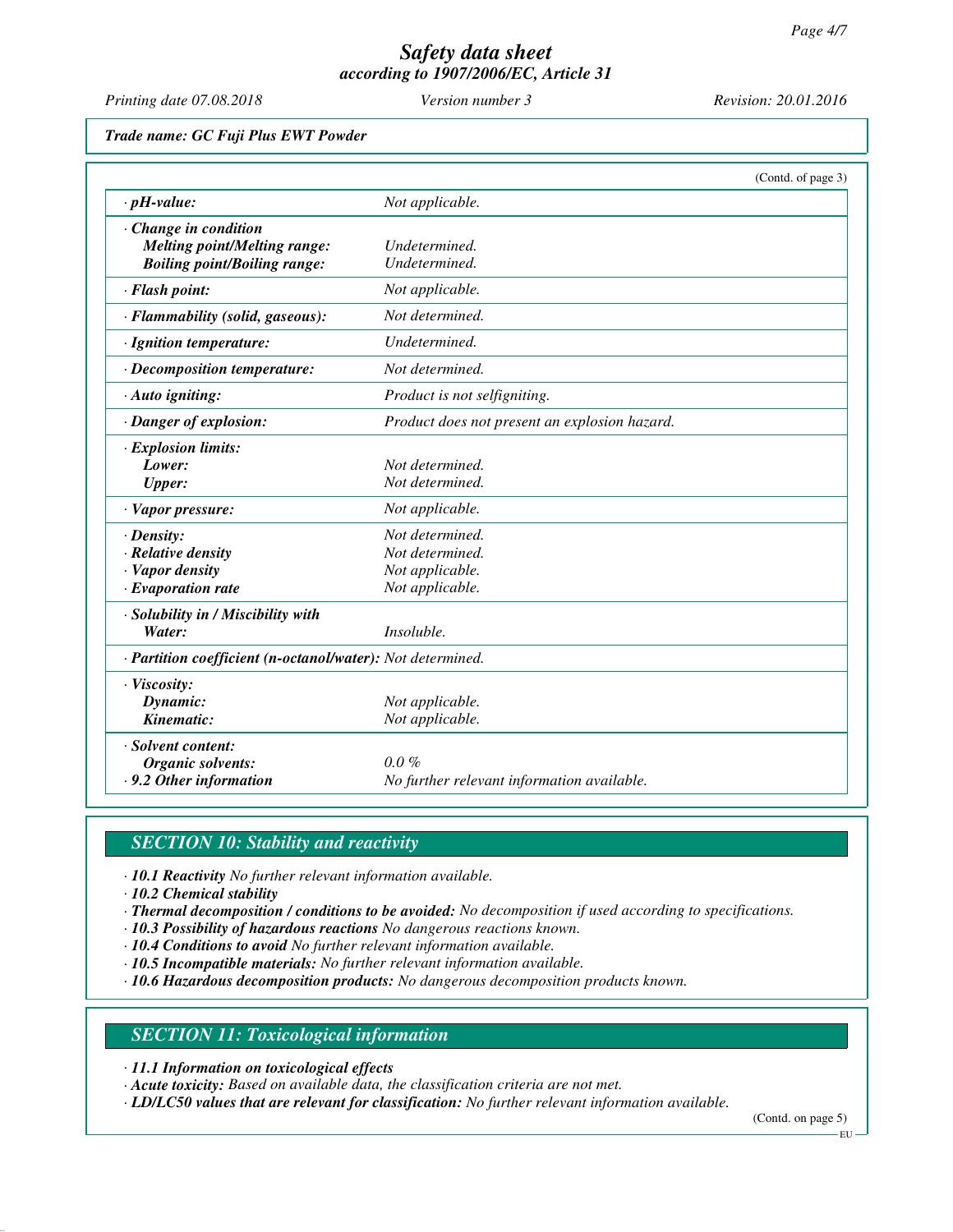*Printing date 07.08.2018 Version number 3 Revision: 20.01.2016*

(Contd. of page 4)

*Trade name: GC Fuji Plus EWT Powder*

*· Primary irritant effect:*

- *· on the skin: Based on available data, the classification criteria are not met.*
- *· on the eye: Based on available data, the classification criteria are not met.*
- *· Sensitization: Based on available data, the classification criteria are not met.*
- *· Additional toxicological information:*
- *· OSHA-Ca (Occupational Safety & Health Administration)*
- *None of the ingredients is listed.*
- *· Repeated dose toxicity No further relevant information available.*
- *· CMR effects (carcinogenity, mutagenicity and toxicity for reproduction)*
- *No further relevant information available.*
- *· Germ cell mutagenicity Based on available data, the classification criteria are not met.*
- *· Carcinogenicity Based on available data, the classification criteria are not met.*
- *· Reproductive toxicity Based on available data, the classification criteria are not met.*
- *· STOT-single exposure Based on available data, the classification criteria are not met.*
- *· STOT-repeated exposure Based on available data, the classification criteria are not met.*
- *· Aspiration hazard Based on available data, the classification criteria are not met.*

# *SECTION 12: Ecological information*

*· 12.1 Toxicity*

- *· Aquatic toxicity: No further relevant information available.*
- *· 12.2 Persistence and degradability No further relevant information available.*
- *· 12.3 Bioaccumulative potential No further relevant information available.*
- *· 12.4 Mobility in soil No further relevant information available.*
- *· Additional ecological information:*

*· General notes:*

*Water hazard class 3 (Self-assessment): extremely hazardous for water*

*Do not allow product to reach ground water, water course or sewage system, even in small quantities. Danger to drinking water if even extremely small quantities leak into the ground.*

- *· 12.5 Results of PBT and vPvB assessment*
- *· PBT: Not applicable.*
- *· vPvB: Not applicable.*
- *· 12.6 Other adverse effects No further relevant information available.*

# *SECTION 13: Disposal considerations*

- *· 13.1 Waste treatment methods*
- *· Recommendation:*

*Must not be disposed of together with household garbage. Do not allow product to reach sewage system. Contact waste processors for recycling information.*

| · European waste catalogue |                                                                                 |
|----------------------------|---------------------------------------------------------------------------------|
| 18 00 00                   | WASTES FROM HUMAN OR ANIMAL HEALTH CARE AND/OR RELATED RESEARCH (except         |
|                            | $\vert$ kitchen and restaurant wastes not arising from immediate health care)   |
| 18 01 00                   | wastes from natal care, diagnosis, treatment or prevention of disease in humans |
|                            | 18 01 06* $\vert$ chemicals consisting of or containing hazardous substances    |

(Contd. on page 6)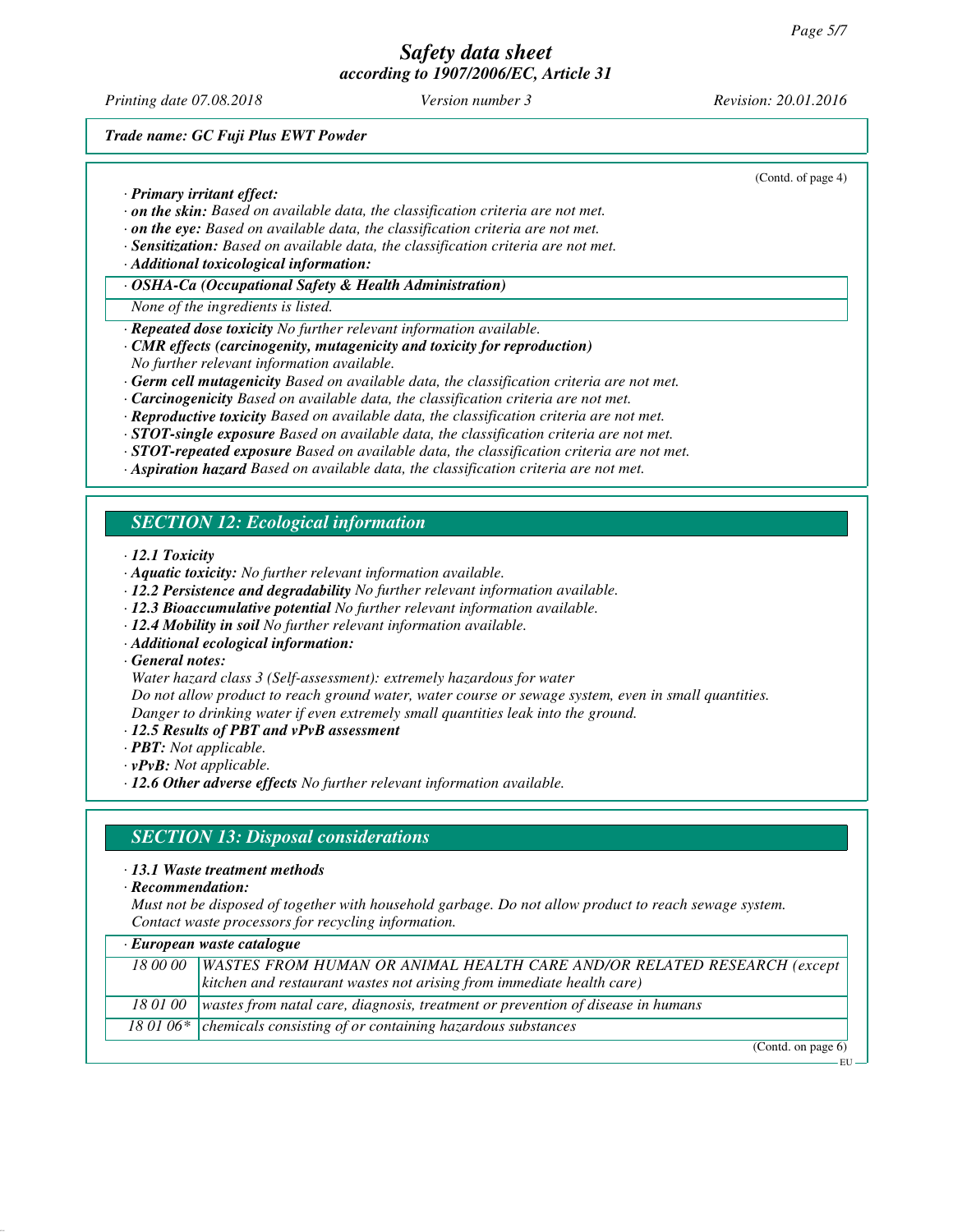*Printing date 07.08.2018 Version number 3 Revision: 20.01.2016*

*Trade name: GC Fuji Plus EWT Powder*

(Contd. of page 5)

*· Uncleaned packagings:*

*· Recommendation: Disposal must be made according to official regulations.*

| <b>SECTION 14: Transport information</b>                                                                          |                 |
|-------------------------------------------------------------------------------------------------------------------|-----------------|
| $\cdot$ 14.1 UN-Number<br>· ADR, ADN, IMDG, IATA                                                                  | not regulated   |
| $\cdot$ 14.2 UN proper shipping name<br>· ADR, ADN, IMDG, IATA                                                    | not regulated   |
| $\cdot$ 14.3 Transport hazard class(es)                                                                           |                 |
| · ADR, ADN, IMDG, IATA<br>· Class                                                                                 | not regulated   |
| $\cdot$ 14.4 Packing group<br>· ADR, IMDG, IATA                                                                   | not regulated   |
| $\cdot$ 14.5 Environmental hazards:<br>$\cdot$ Marine pollutant:                                                  | No              |
| $\cdot$ 14.6 Special precautions for user                                                                         | Not applicable. |
| $\cdot$ 14.7 Transport in bulk according to Annex II of<br><b>MARPOL73/78 and the IBC Code</b><br>Not applicable. |                 |
| · UN "Model Regulation":                                                                                          | not regulated   |

# *SECTION 15: Regulatory information*

*· 15.1 Safety, health and environmental regulations/legislation specific for the substance or mixture · Sara*

*· Section 355 (extremely hazardous substances):*

*None of the ingredient is listed.*

*· Section 313 (Specific toxic chemical listings):*

*None of the ingredients is listed.*

*· Proposition 65*

*· Chemicals known to cause cancer:*

*None of the ingredients is listed.*

*· Chemicals known to cause reproductive toxicity for females:*

*None of the ingredients is listed.*

*· Chemicals known to cause reproductive toxicity for males:*

*None of the ingredients is listed.*

*· Chemicals known to cause developmental toxicity:*

*None of the ingredients is listed.*

*· Carcinogenic categories*

*· EPA (Environmental Protection Agency)*

*None of the ingredients is listed.*

(Contd. on page 7)

EU